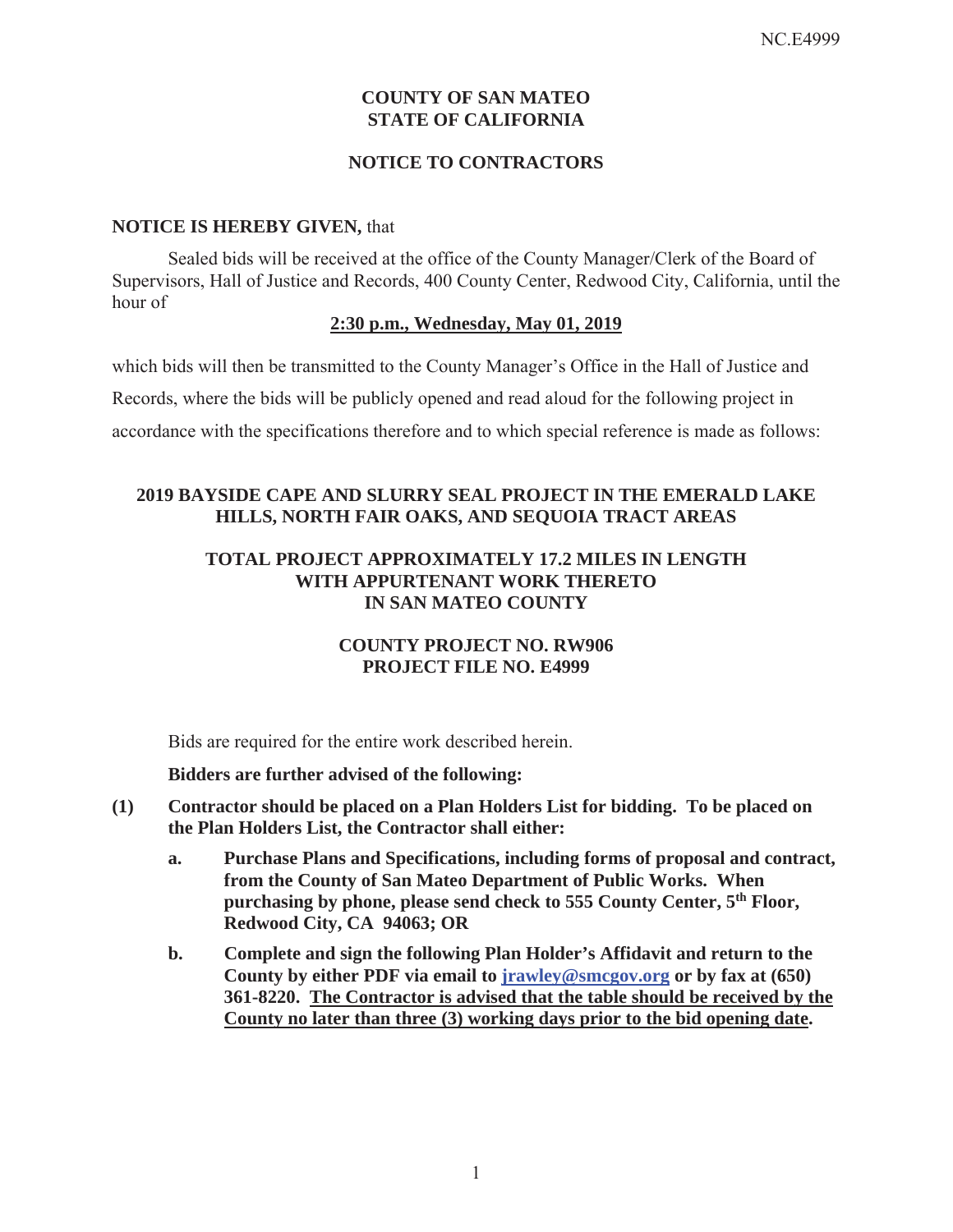| <b>Plan Holder's Affidavit</b>                                                                                                           |              |                                     |                                           |  |  |  |  |
|------------------------------------------------------------------------------------------------------------------------------------------|--------------|-------------------------------------|-------------------------------------------|--|--|--|--|
| 2019 Bayside Cape and Slurry Seal Project in the Emerald<br>Lake Hills, North Fair Oaks, and Sequoia Tract Areas<br><b>Project Title</b> |              |                                     |                                           |  |  |  |  |
| Project No.                                                                                                                              | <b>RW906</b> |                                     | <b>Project Engineer:</b> Joshua P. Rawley |  |  |  |  |
|                                                                                                                                          |              | <b>Project Manager: Zack Azzari</b> |                                           |  |  |  |  |
| <b>Bid Open Date and Time:</b><br>2:30 p.m., Wednesday, May 01, 2019                                                                     |              |                                     |                                           |  |  |  |  |
| <b>Company Name:</b><br><b>Mailing Address:</b>                                                                                          |              |                                     |                                           |  |  |  |  |
| <b>Phone Number:</b>                                                                                                                     |              | <b>Fax Number:</b>                  |                                           |  |  |  |  |
| <b>E-mail Address:</b>                                                                                                                   |              |                                     |                                           |  |  |  |  |
|                                                                                                                                          |              |                                     |                                           |  |  |  |  |
| (Name and Title of Authorized Representative of Bidder)                                                                                  |              |                                     |                                           |  |  |  |  |
| (Signature of Authorized Representative of Bidder)                                                                                       |              |                                     |                                           |  |  |  |  |

- **(2) The Plan Holders List will be posted to the County of San Mateo's Public Works website two (2) working days prior to the bid open date.**
- **(3) It will be the Contractor's sole responsibility to ensure that they have received addendums,** *if any,* **which will be posted to the County of San Mateo's Public Works website on the same day issued. Said addendums will also be sent to all current plan holders and made available during purchase of Plans and Specifications.**
- **(4) Reference is made to Section 2-1.10, "Disqualification of Bidders," of the Standard Specifications. The Contractor's attention is directed in particular to the last sentence, which states, "Proposals in which the prices obviously are unbalanced may be rejected."**

The Public Works website will be updated as needed and can be accessed under the Departments tab found on the County of San Mateo website (http://publicworks.smcgov.org).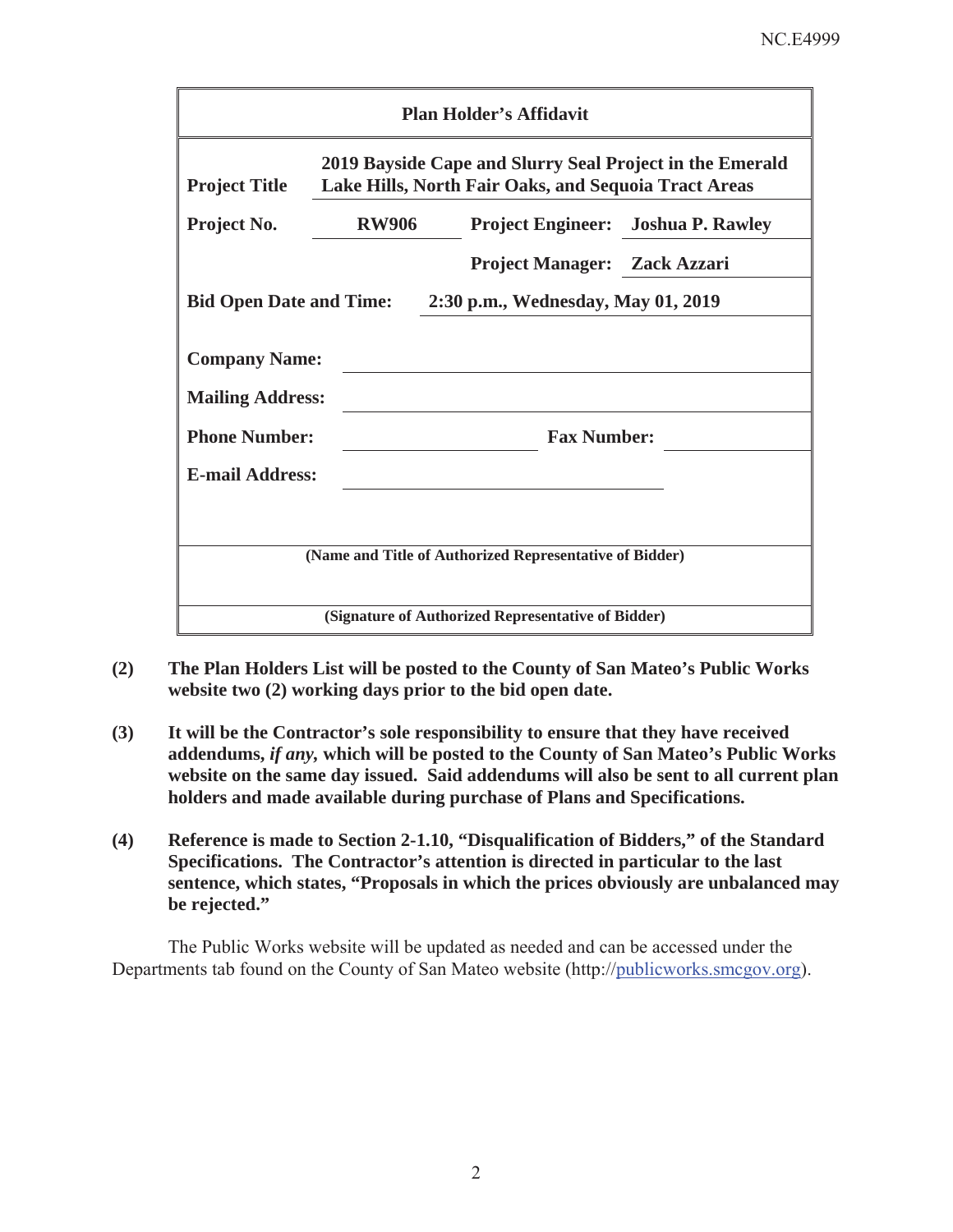#### **ENGINEER'S ESTIMATE**

### **2019 BAYSIDE CAPE AND SLURRY SEAL PROJECT IN THE EMERALD LAKE HILLS, NORTH FAIR OAKS, AND SEQUOIA TRACT AREAS**

## **TOTAL PROJECT APPROXIMATELY 17.2 MILES IN LENGTH WITH APPURTENANT WORK THERETO IN SAN MATEO COUNTY**

### **COUNTY PROJECT NO. RW906 PROJECT FILE NO. E4999**

#### **SCHEDULE "A"**

| <b>Item</b><br>No. | <b>Section</b><br>No. | <b>Estimated</b><br>Quantity | <b>Unit of</b><br><b>Measure</b> | <b>Item Description</b>                                              |  |
|--------------------|-----------------------|------------------------------|----------------------------------|----------------------------------------------------------------------|--|
| 1                  | 10                    |                              | LS                               | <b>Construction Waste Management</b>                                 |  |
| $\overline{2}$     | 11                    |                              | LS                               | Mobilization                                                         |  |
| 3                  | $11 - 1$              |                              | LS                               | <b>Water Pollution Control</b>                                       |  |
| 4                  | 12                    |                              | LS                               | Maintaining Traffic                                                  |  |
| 5                  | $12 - 1$              |                              | LS.                              | Temporary Pavement Delineation                                       |  |
| 6                  | $15 - 1$              | 33                           | EA                               | Adjust Sanitary Sewer Manholes to grade                              |  |
| 7                  | $15 - 2$              | 7                            | EA                               | Adjust Sanitary Sewer Flushing Inlet to grade                        |  |
| 8                  | $37 - 1$              | 66,270                       | SY                               | Cape Seal with Microsurfacing top layer                              |  |
| 9                  | $37 - 3$              | 195,340                      | SY                               | <b>Slurry Seal</b>                                                   |  |
| 10                 | $37 - 4$              |                              | LS                               | Crack Seal                                                           |  |
| 11                 | $84-1(S)$             | 8,759                        | $\rm{SF}$                        | Thermoplastic Pavement Markings and Legends (White)                  |  |
| 12                 | $84-1(S)$             | 1,982                        | $\rm{SF}$                        | Thermoplastic Pavement Markings and Legends (Yellow)                 |  |
| 13                 | $84-1(S)$             | 210                          | LF                               | Thermoplastic Traffic Striping, 4" White (Solid)                     |  |
| 14                 | $84-1(S)$             | 736                          | LF                               | Thermoplastic Traffic Striping, 4" Yellow (Solid/Dashed)             |  |
| 15                 | 85(S)                 | 1,413                        | EA                               | Pavement Markers, Type AY, Yellow Non-Reflective, Ceramic            |  |
| 16                 | 85(S)                 | 323                          | EA                               | Pavement Markers, Type D, Two-way Yellow Retroreflective,<br>plastic |  |
| 17                 | 85(S)                 | 16                           | EA                               | Pavement Markers, Type G, One-way Clear Retroreflective,<br>plastic  |  |
| 18                 | 85(S)                 | 60                           | EA                               | Pavement Markers, Type A, Non-reflective White, ceramic              |  |
| 19                 | 85(S)                 | 170                          | EA                               | Pavement Markers, Blue, Reflective, Fire Hydrant Markers,<br>plastic |  |

# **Engineer's Estimate of Costs for Schedule "A" : \$ 1,390,000.00**

(S) Specialty Items - As defined in Section 8-1.01, "Subcontracting," of the Standard Specifications.

(Note: Gaps in section numbering, above, indicate the Section is blank or does not apply.)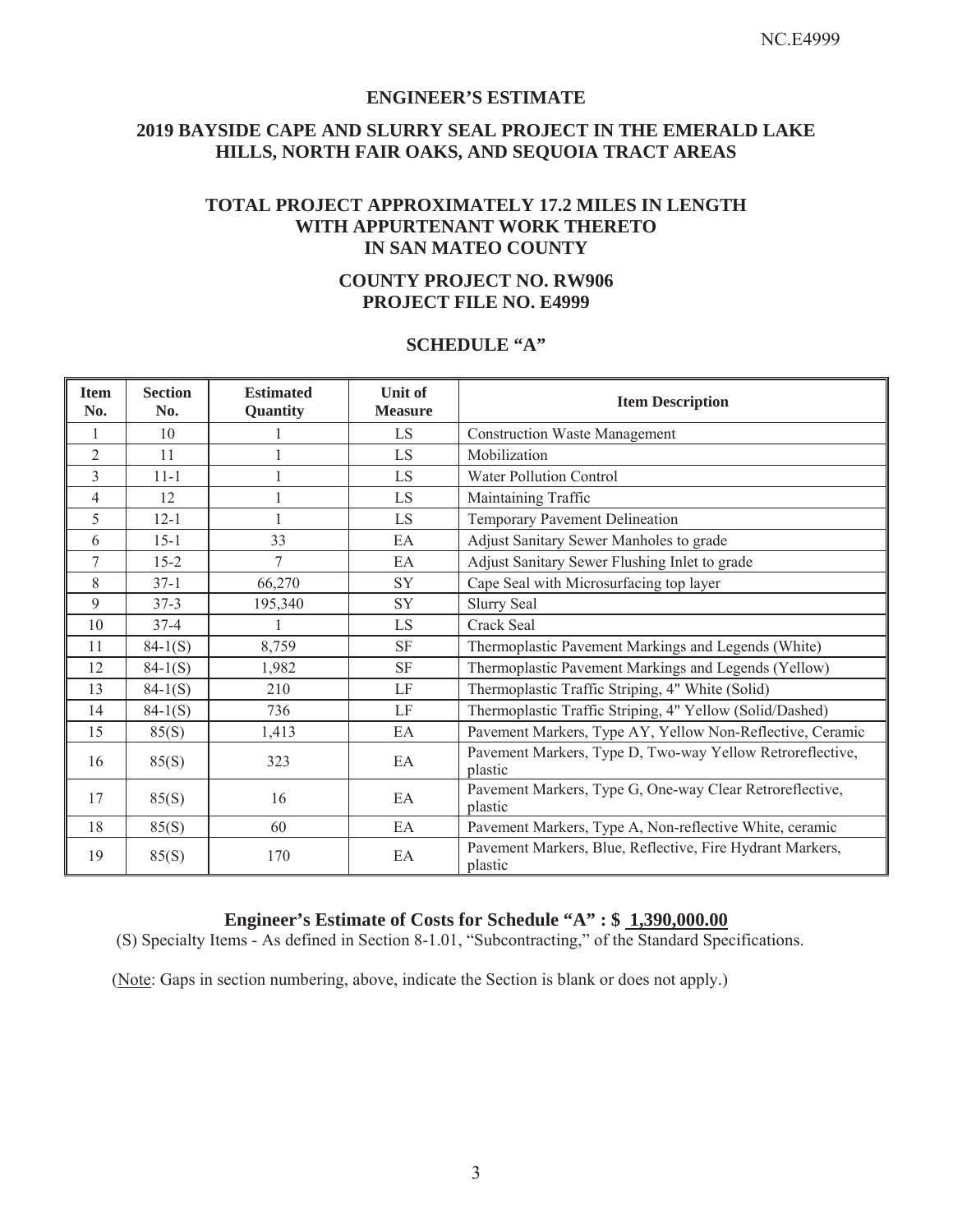| <b>Item</b><br>No. | <b>Section</b><br>No. | <b>Estimated</b><br><b>Quantity</b> | Unit of<br><b>Measure</b> | <b>Item Description</b>                                |  |
|--------------------|-----------------------|-------------------------------------|---------------------------|--------------------------------------------------------|--|
|                    | 10                    |                                     | LS                        | <b>Construction Waste Management</b>                   |  |
| $\overline{2}$     | 11                    |                                     | LS                        | Mobilization                                           |  |
| 3                  | $11 - 1$              |                                     | LS                        | Water Pollution Control                                |  |
| $\overline{4}$     | 12                    |                                     | LS                        | Maintaining Traffic                                    |  |
| 5                  | $12 - 1$              |                                     | LS                        | Temporary Pavement Delineation                         |  |
| 6                  | 39                    | 480                                 | <b>TON</b>                | Asphalt Concrete (Type B, 1/2" Max., Med. Grading)     |  |
|                    | $39-2$                | 1.900                               | <b>SY</b>                 | Pavement Repair (Type B, 3/4" Maximum, Medium Grading) |  |
| 8                  | $39-3$                | 3923                                | <b>SY</b>                 | Plane Asphalt Concrete Pavement (Full Width)           |  |
| 9                  | $51-2(S)$             | 40                                  | CY                        | Class 3 Concrete                                       |  |

# **SCHEDULE "B"**

# **Engineer's Estimate of Costs for Schedule "B" : \$ 476,000.00**

# **TOTAL BASE BID (SCHEDULE "A" + "B"): \$ 1,866,000.00**

(S) Specialty Items - As defined in Section 8-1.01, "Subcontracting," of the Standard Specifications.

(Note: Gaps in section numbering, above, indicate the Section is blank or does not apply.)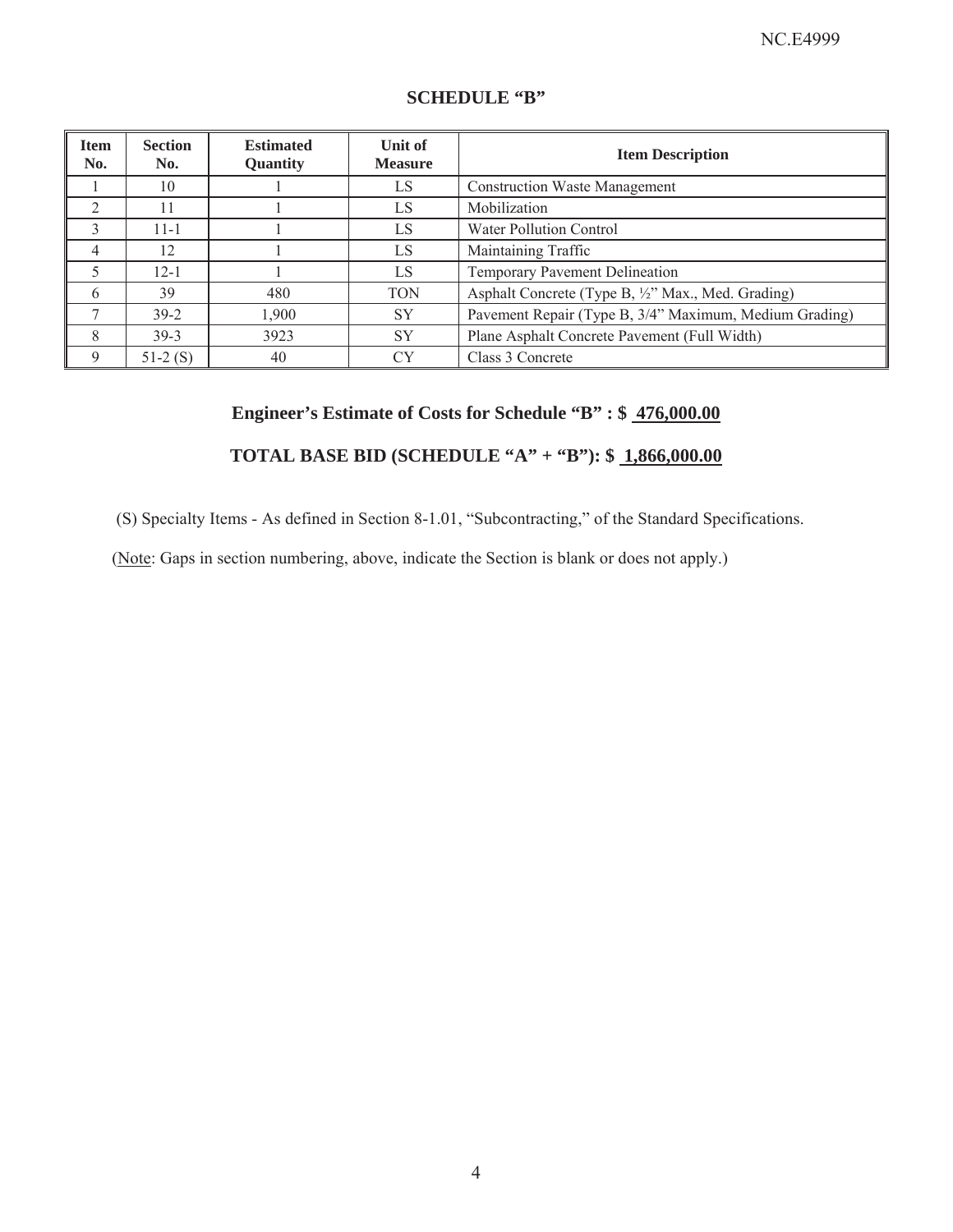NC.E4999

The foregoing quantities are approximate only, being given as a basis for the comparison of bids, and the County of San Mateo does not, expressly or by implication, agree that the actual amount of work will correspond herewith, but reserves the right to increase or decrease the amount of any class or portion of the work, or to omit any portion of the work, as may be deemed necessary or expedient by the Engineer.

Payment to the Contractor for materials furnished and work completed shall be made by the County in accordance with Section 9 of the "Special Provisions" portion of these Contract Documents. Pursuant to Section 22300 of the Public Contract Code, Contractor may, upon his request and at Contractor's expense, substitute equivalent securities for any moneys retained from such payment for the fulfillment of the Contract.

**When applicable, both Contractor and Subcontractor hereby agrees to pay not less than prevailing rates of wages and be responsible for compliance with all the provisions of the California Labor Code, Article 2-Wages, Chapter 1, Part 7, Division 2, Section 1770 et seq and Section 1810 et seq. A copy of the prevailing wage scale established by the Department of Industrial Relations is on file in the office of the Director of Public Works, and available at www.dir.ca.gov/DLSR or by phone at 415-703-4774. California Labor Code Section 1776(a) requires each contractor and subcontractor keep accurate payroll records of trades workers on all public works projects and to submit copies of certified payroll records upon request.** 

**Additionally, pursuant to State Senate Bill SB 854 (Stat. 2014, chapter 28), effective January 1, 2015:** 

- **(1) No contractor or subcontractor may be listed on a bid proposal for a public works project (submitted on or after March 1, 2015) unless registered with the Department of Industrial Relations pursuant to Labor Code section 1725.5 [with limited exceptions from this requirement for bid purposes only under Labor Code section 1771.1(a)].**
- **(2) No contractor or subcontractor may be awarded a contract for public work on a public works project (awarded on or after April 1, 2015) unless registered with the Department of Industrial Relations pursuant to Labor Code section 1725.5.**
- **(3) This project is subject to compliance monitoring and enforcement by the Department of Industrial Relations.**

Wage rates for overtime shall be paid at not less than one and one-half  $(1-1/2)$  times the above rates. Wage rates for Sundays and holidays shall be paid at not less than two (2) times the

5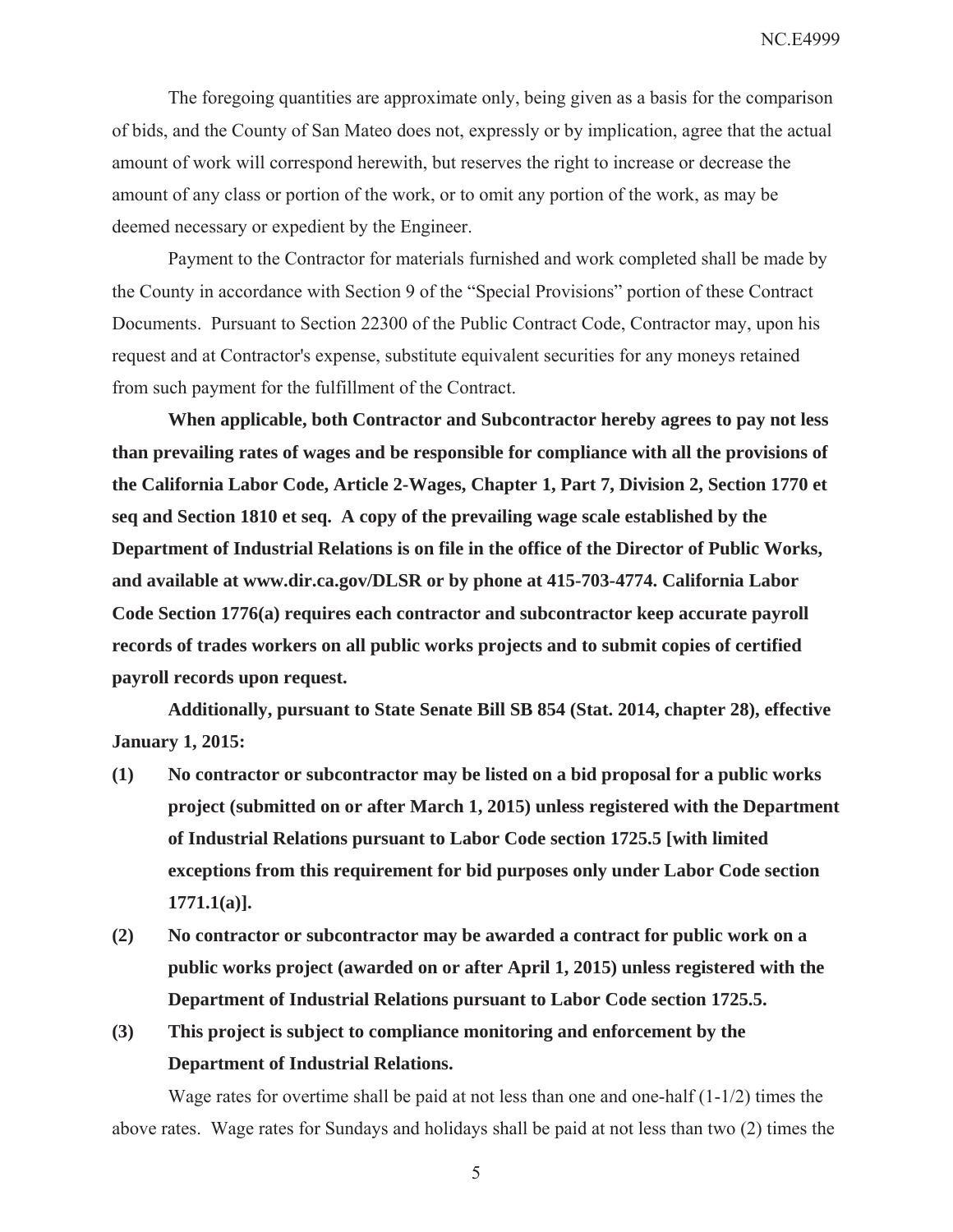NC.E4999

above rates.

The holidays upon which such rates shall be paid shall be all holidays recognized in the collective bargaining agreement applicable to the particular craft, classification, or type of worker employed on the Project.

It is the policy of the County that Contractors on public projects employ their workers and craftsmen from the local labor market whenever possible. "Local Labor Market" is defined as the labor market within the geographical confines of the County of San Mateo, State of California. Consistent with this policy, the Contractor is requested to employ craftsmen and other workers from the local labor market whenever possible to do so.

Each bidder shall submit with the bid, Certificates of Compliance and Intent on a form provided in the "Proposal" section of these Contract Documents, a certificate that bidder is in compliance with the provisions of the Equal Employment Opportunity Requirement of Executive Order 11246, Title VII of the Civil Rights Act of 1964, the California Fair Employment and Housing Act and any other federal, State and local laws and regulations relating to equal employment opportunity. With the execution of said certificates, bidder also agrees that bidder will maintain or develop and implement, during the course of the work concerned, a program of hiring and employment, conducted without regard to race, religion, color, national origin, ancestry, sexual orientation, or sex of the applicants. With this certification, bidder shall submit any and all information that may be required by the County in connection with the particular project.

Each bidder is hereby notified of the Section 9204 and Section 20104 et seq. of the Public Contract Code as those Sections (attached hereto as Appendix E) relate to resolution of construction claims, and to Section 3186 of the Civil Code, as amended January 1, 1999 with regard to stop notices and public entity's rights to retain monies in order to provide for that entity's reasonable cost of litigation. The bidder is further notified that all provisions of Section 9204 and Section 20104 et seq. of the Public Contract Code and Section 3186 of the Civil Code, as outlined above shall be considered as incorporated into and become an integral part of these specifications.

Questions relating to equal employment should be directed to the San Mateo County Department of Public Works, Equal Employment Opportunity Program, 555 County Center, 5th Floor, Redwood City, CA 94063-1665, telephone (650) 363-4100.

Plans and Specifications and forms of Proposal and Contract may be seen and obtained at the office of the Director of Public Works, 555 County Center, Redwood City, California,

6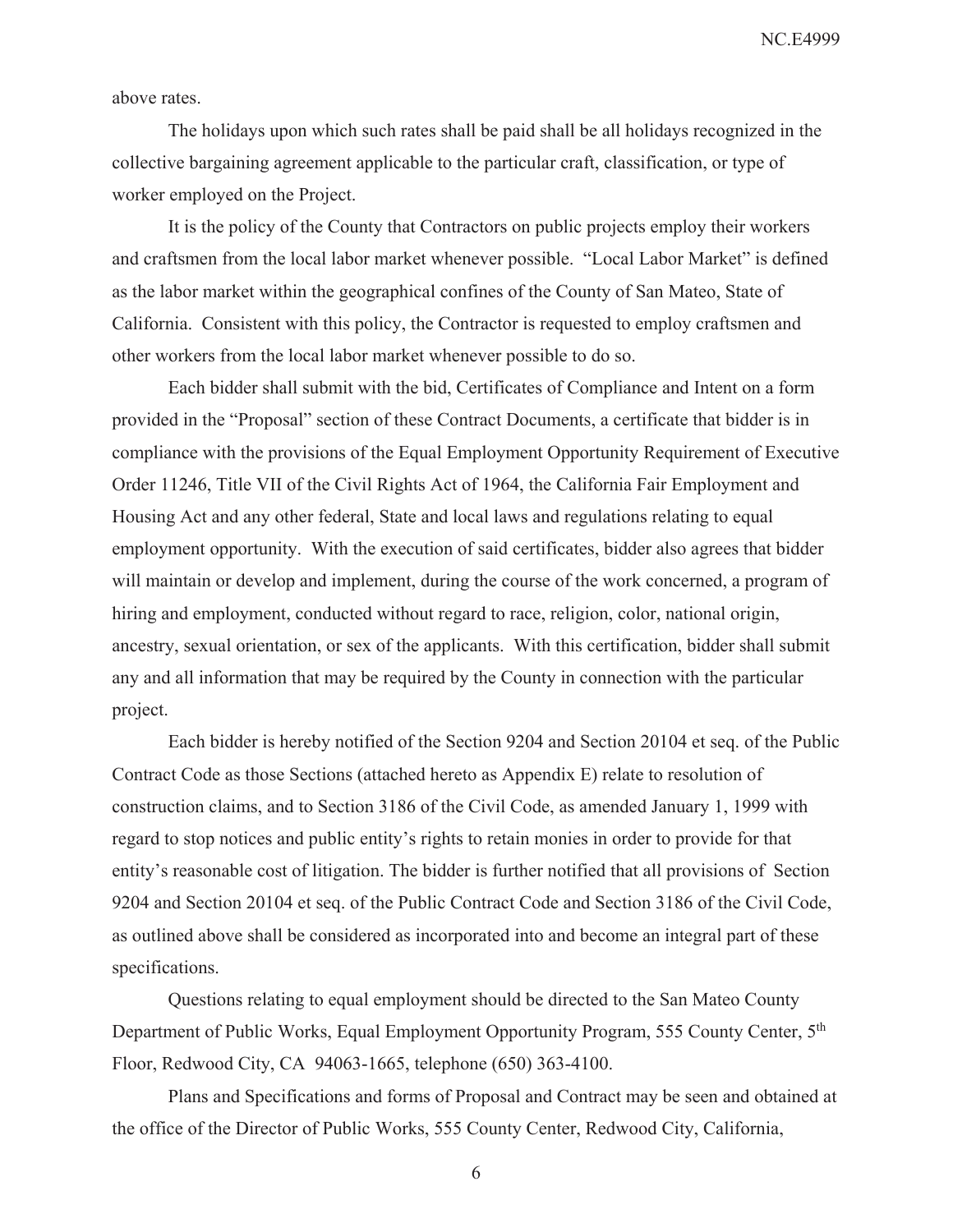94063-1665. Plans and specifications may be obtained for a:

### **NON-REFUNDABLE FEE OF \$ 35.00 PER SET**

Additional technical questions should be directed to the office of the Director of Public Works, 555 County Center, Redwood City, California, 94063-1665, telephone (650) 363-4100.

The Contractor shall possess either a Class A License or a combination of Class C licenses that are applicable for the majority of the work at the time this contract is awarded. No Contract will be awarded to a Bidder who is not licensed as required by laws of the State of California.

The County of San Mateo reserves the right to reject any or all bids and/or waive any informalities or irregularities in any bid received.

Bidders may not withdraw their bid for a period of **FORTY-FIVE (45) DAYS** after the date set from the opening thereof.

> BY ORDER OF THE BOARD OF SUPERVISORS COUNTY OF SAN MATEO

**DATE: April 05 , 2019** 

**Michael Callagy, County Manager/ Clerk of the Board of Supervisors**